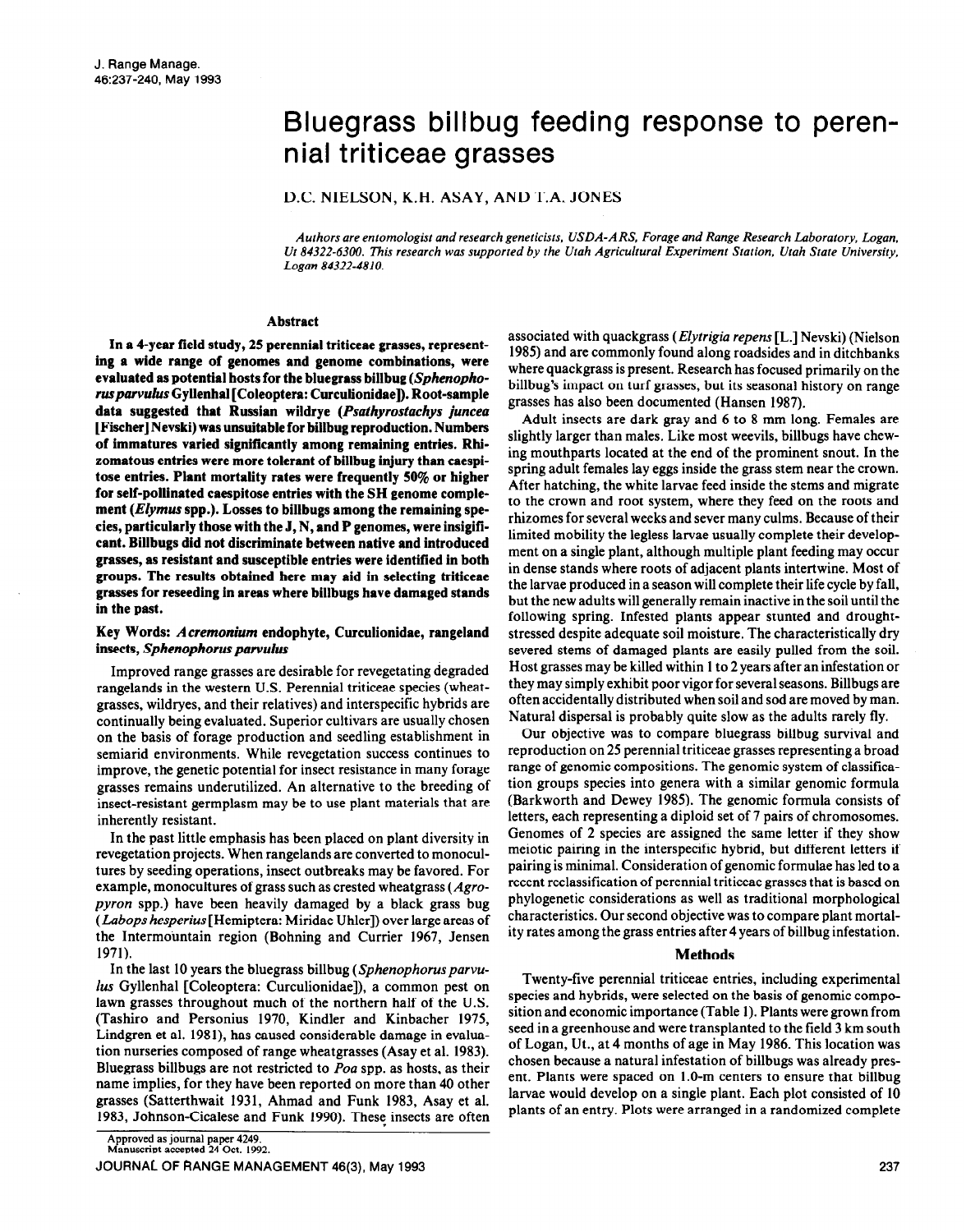#### **Table 1. Perennial triticeae grasses used in the bluegrass billbug feeding study.**

|                                                                                               |                     | Genomic              | Growth             |
|-----------------------------------------------------------------------------------------------|---------------------|----------------------|--------------------|
| Entry                                                                                         | Origin <sup>1</sup> | formula <sup>2</sup> | habit <sup>3</sup> |
| Agropyron cristatum (L.) Gaertner cv. Fairway                                                 |                     | P                    | С                  |
| A. desertorum (Fischer ex Link) Shultes cv. Nordan                                            |                     | PP                   |                    |
| A. cristatum X A. desertorum cv. Hycrest                                                      | IXI                 | PP                   | с                  |
| Elymus canadensis L.                                                                          | N                   | SH                   | Ċ                  |
| E. caninus (L.) L.                                                                            |                     | <b>SH</b>            | c                  |
| E. fibrosus (Schrenk) Tzvelev                                                                 |                     | <b>SH</b>            | C                  |
| E. glaucus Buckley                                                                            | N                   | <b>SH</b>            | $\mathbf C$        |
| E. lanceolatus (Scribn. and Smith) Gould cv. Critana                                          | N                   | SH                   | R                  |
| E. lanceolatus ssp. wawawaiensis <sup>4</sup> cv. Secar                                       | N                   | SH                   | Ċ                  |
| E. sibiricus L.                                                                               |                     | <b>SH</b>            | c                  |
| E. trachycaulus (Link) Gould ex Shinners cv. San Luis                                         | N                   | SH                   | $\mathbf C$        |
| Elytrigia repens (L.) Nevski X Pseudoroegneria spicata (Pursh) A. Löve RS-1                   | IXN                 | SSX <sup>5</sup>     | R                  |
| Et. repens X P. spicata RS backcross                                                          | I X N               | <b>SSX</b>           | R                  |
| Et. repens X P. spicata RS-MC                                                                 | IXN                 | <b>SSX</b>           | R                  |
| Et. repens X P. spicata RS-N                                                                  | IXN                 | <b>SSX</b>           | R                  |
| Et. repens X A. desertorum RD                                                                 | IXI                 | <b>PPSSX</b>         | R                  |
| Leymus cinereus (Scribner and Merrill) A. Löve cv. Magnar                                     | N                   | <b>NNXX</b>          | с                  |
| Pascopyrum smithii (Rybd.) A. Löve cv. Rosana                                                 | N                   | <b>SHNX</b>          | R                  |
| Psathyrostachys juncea (Fischer) Nevski cv. Bozoisky-Select                                   |                     | N                    | c                  |
| <i>Pseudoroegneria spicata</i> ssp. <i>inermis</i> (Scribn. & J.G. Smith) A. Löve cv. Whitmar | N                   | s                    | $\mathbf C$        |
| P. spicata P-7845                                                                             | N                   | SS                   | $\mathbf C$        |
| P. spicata X E. lanceolatus SL                                                                | N X N               | <b>SSH</b>           | R                  |
| <i>P. stipifolia</i> (Czern. ex Nevski) A. Löve $(2n = 14)$                                   |                     | s                    | R                  |
| <i>P. stipifolia</i> $(2n = 28)$                                                              |                     | SS                   | R                  |
| Thinopyrum intermedium (Host) Barkw. & D.R. Dewey cv. Greenar                                 |                     | SJJ                  | R                  |

 $IN = Native, I = Introduced.$ 

<sup>2</sup> Each letter represents a distinct genome of 7 pairs of chromosome<br><sup>3</sup>C = Caespitose, R = Rhizomatous.

"Latin binomial not yet published.

 $5X$  indicates an unidentified genome.

block design with 4 replications as blocks. Soil between plants was cultivated as necessary to control weeds and prevent rhizomatous entries from spreading to adjacent plots. All plots were mowed and raked in the fall. Adult billbugs were observed feeding on the test plants within 1 month after planting.

Data collection began in October 1987. A  $10 \times 10 \times 20$ -cm deep soil-root sample was dug from each of 2 plants randomly selected per plot in all 4 replications. Soil was separated from the roots and sieved through a 3-mm wire screen to isolate billbug life stages. Pupae, larvae, and adults from the current year, all designated as immatures, and adults from previous seasons were counted. Current year adults were identified by their reddish-brown color and clean appearance while previous season adults were grey in color and exhibited exoskeletal wear. This sampling procedure was repeated in October 1988 and September 1989. Analysis of variance was used to compare numbers of adult and immature billbugs among entries. Replications were considered random and entries fixed. Means were separated using the Bayes L.S.D. test (Smith 1978) and were deemed significantly different at k ratio = 100. In October 1989 billbug-related plant mortalities were determined in each plot, and the mean percentage of dead plants was calculated over the 4 replications.

## **Results and Discussion**

The grasses used in this study were tranplanted into a cultivated field that was previously a stand of hybrid wheatgrass, *Elytrigia repens X Agropyron desertorum* (Fischer ex Link) Shultes (RD). This hybrid served as an adequate host for the bluegrass billbug; many adult insects were present at the beginning of the study. Billbugdistribution among test plants varied considerably over the 3-year sampling period. The feeding adults did not appear to be conditioned to the RD hybrid, which was also one of the test entries. Although adults and immatures were collected from 22 of the 25 entries, over 50% of the total number of billbugs at the fall 1987 sampling were from RS-1, RS-MC, 'San Luis'slender wheatgrass, *E. sibiricus* L., and *E. cuninus* (L.) L. (Table 2). Billbug reproduction was very low in The plots during 1988, possibly due to the dry spring and summer.  $Q_1$  ly a single larva was found that year over all entries in the experiment (data not shown). Most of the adults collected in 1988  $\sqrt{3}$ . of the 1987 generation, also suggesting a current year reproduction failure. The effect of April-June precipitation on billbug reproductive success is unclear, particularly in the arid western states. Short growing seasons in dry regions may limit the range of this insect. In 1989 billbug numbers increased to 1987 levels but their distribution among entries differed from 1987. Sampling data from 1987 probably provided the best indication of host preference as equal numbers of healthy plants were available to the insects. In the third year of the study, billbug distribution among entries was no longer strictly indicative of host preference. By this time differences in plant availability resulting from differential mortality from billbug damage were present.

Low numbers of immatures collected from some entries suggest that these grasses are not suitable for billbug development. For example, larvae were not collected from 'Bozoisky-Select' Russian wildrye during the 3-year sampling period, while relatively few immatures were obtained from 'Fairway' crested wheatgrass and *P. stipifolia* (Czern. ex Nevski) A. Löve (2n = 14). Remaining entries could be considered marginal to excellent hosts. The presence of current-year adults in root samples indicates that billbugs were able to complete their life cycles on particular host plants. For this reason, the higher billbug densities were found on the most susceptible entries. Many individual grasses were severely damaged or killed by billbugs in 1987. Surviving plants from highly susceptible entries were often in such poor condition that the insects apparently abandoned them for healthier plants in 1988 and 1989. Plant mortality by the fall of 1989 was as high as 80% for some entries (Table 2).

Resistance to the bluegrass billbug has been associated with the presence of a fungal endophyte *(Acremonium* spp.) in perennial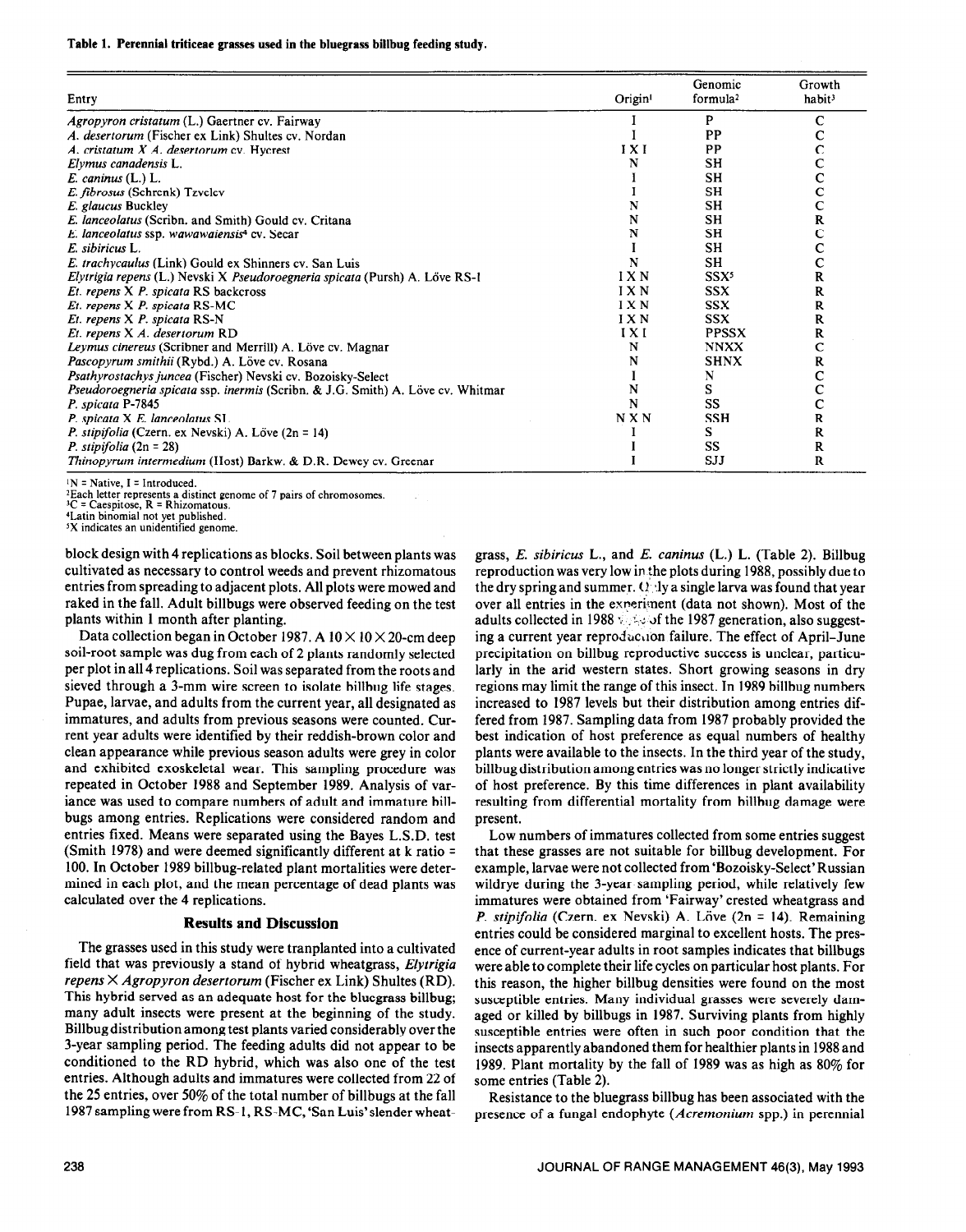Table 2. Number of billbugs collected from fall root samples and plant mortality of 25 perennial triticeae grasses. Means followed by the same letter in each column are not significantly different as determined by the Bayes L.S.D. (k ratio = 100).

|                             | Billbugs per plant |                   |                   |                    |                 |
|-----------------------------|--------------------|-------------------|-------------------|--------------------|-----------------|
| Entry                       | 1987               |                   | 1989              |                    | Plant           |
|                             | adults             | immat.            | adults            | immat.             | mortality       |
|                             |                    |                   | (no.) -           |                    | $--(\%) - -$    |
| Fairway                     | 0.1c               | 0.1c              | $0.1$ de          | 0 <sub>d</sub>     | 3e              |
| $\rm Nordan$                | 0.4c               | 0.1c              | $0.5$ bcde        | $0.6$ cd           | 0 <sub>e</sub>  |
| Hycrest                     | 0.3c               | 0.8c              | 0.1 <sub>d</sub>  | $0.1$ de           | 0 <sub>e</sub>  |
| E. canadensis               | 0.5 <sub>b</sub>   | 0.8c              | $0.6$ bcde        | 0.9 <sub>bcd</sub> | 25c             |
| E. caninus                  | $1.6$ abc          | 0.9c              | $0.1$ de          | 0.3 <sub>d</sub>   | 45 b            |
| E. fibrosus                 | 0.6 <sub>b</sub>   | 0.8c              | $0.1$ de          | 0 <sub>d</sub>     | 80 a            |
| E. glaucus                  | 0.1c               | 1.1c              | $0.1$ de          | 0.1 <sub>d</sub>   | 50 <sub>b</sub> |
| Critana                     | 0.5 <sub>bc</sub>  | 0.5c              | $0.8$ bcde        | 0d                 | 5 <sub>de</sub> |
| <b>Secar</b>                | 0.6 <sub>bc</sub>  | 0.1c              | $0.4$ cde         | 2.9a               | 18 cd           |
| E. sibiricus                | 2.9a               | 1.4 <sub>bc</sub> | $0.1$ de          | 0.3d               | 78 a            |
| San Luis                    | 1.1 <sub>bc</sub>  | 1.0 <sub>c</sub>  | 1.6ab             | 0.1 <sub>d</sub>   | 85 a            |
| $RS-I$                      | 2.1ab              | 3.0a              | $0.4$ cde         | $0.5$ cd           | 10de            |
| RS backcross                | 0.1c               | 0.6c              | $0.6$ bcde        | $0.5$ cd           | 3 <sub>e</sub>  |
| $RS-MC$                     | 0.3c               | 2.8ab             | $1.3$ bcd         | $2.1$ abc          | 3 <sub>e</sub>  |
| $RS-N$                      | 0.5 <sub>bc</sub>  | 0.5c              | $0.4$ cde         | $0.5$ cd           | 5 de            |
| RD.                         | 0.5 <sub>bc</sub>  | 0.8c              | $1.5$ abc         | $1.4$ abcd         | 13 cde          |
| Magnar                      | 0.3c               | 0.6c              | 0 <sub>e</sub>    | $0d$ .             | 8 de            |
| Rosana                      | 0 <sub>c</sub>     | 1.0c              | 0 <sub>e</sub>    | $0.5$ cd           | 0 <sub>e</sub>  |
| Bozoisky-Select             | 0.1c               | 0 <sub>c</sub>    | 0 <sub>e</sub>    | 0 <sub>d</sub>     | 3e              |
| Whitmar                     | 0.5 <sub>bc</sub>  | 0.3c              | 2.5a              | 2.5ab              | 18 cd           |
| P-7845                      | 0 <sub>c</sub>     | 0.3c              | $0.5$ bcde        | 1.3 abcd           | 8 de            |
| SL                          | 0.4c               | 0.3c              | 0.3 <sub>de</sub> | 0.3 <sub>d</sub>   | 8 de            |
| <i>P. stip.</i> $(2n = 14)$ | 0.1c               | 0 <sub>c</sub>    | $0.4$ cde         | $0.8$ bcd          | 8 de            |
| <i>P. stip.</i> $(2n = 28)$ | 0 <sub>c</sub>     | 0.3c              | $0.5$ bcde        | 0.1 <sub>d</sub>   | 3e              |
| Greenar                     | 0 <sub>c</sub>     | 0.5c              | $0.3$ de          | $0.5$ cd           | 0 <sub>e</sub>  |
| Bayes L.S.D.                | 1.7                | 1.6               | 1.2               | 1.8                | 14              |

**ryegrass,** *Lolium perenne* L. **(Ahmad** et al. 1986). In a controlled feeding study, adult billbug mortalities were higher on endophyteinfected tall fescue *(Festuca arundinacea* Schreb.) than on endophyte-free tall fescue (Johnson-Cicalese and White 1990). Stem samples from each entry in our study were examined for the presence of fungal endophytes but none were found.

Large numbers of billbugs on a plant did not necessarily result in its deterioration or mortality. No significant correlation was found relating entry mortality with billbug infestation rate. Rhizomatous entries survived billbug injury better than caespitose entries. After 3 years of exposure to billbugs, 30% of the plants of caespitose entries were killed, compared to 5% of the plants of rhizomatous entries. This difference suggests that a spreading growth habit may be an effective defense mechanism against billbugs. Since larval mobility is very limited, it is probably that billbugs prefer the high stem and root densities associated with bunchgrass crowns. Billbugs did not discriminate between native and introduced species. Highly resistant and highly susceptible entries were identified in each category.

Similar to results of Asay et al. (1983), most entries of SH genomic formula, as noted in Table 1, were highly susceptible (Table 2). However, **'Critana'** thickspike wheatgrass *(Elymus lanceolatus* [Scribn. and Smith] Gould) had the lowest mortality rate in the SH group. Unlike most *Elymus* spp., thickspike wheatgrass is cross-pollinating, rhizomatous, and a long-lived perennial (Barkworth and Dewey 1985). With the exception of SH entries, there were no significant differences in mortality rates among the genomic groups. The effect of an individual genome on a wheatgrass'degree of resistance is unclear, but the combination of the S and H genomes, as commonly found in *Elymus*, apparently is associated with susceptibility. Crested wheatgrasses *(Agropyron*  spp.), Russian wildrye *(Psuthyrostachysjuncea* [Fischer] Nevski),

and bluebunch wheatgrass *(Pseudoroegneria spicata* [Pursh] A. Löve) and related *Pseudoroegneria* species were relatively unaffected. The P, J, and N genomes were associated with resistance but reaction of combinations of genomes was not predicted by reaction of the individual constituent genomes.

The effect of long-term billbug infestation on a tolerant wheatgrass is unknown. It is possible that stem production, seed yields, and overall vigor are reduced while damage inflicted to the root system may affect drought tolerance. The impact of the bluegrass billbug on the grasses tested here may differ in a rangeland environment where management practices, precipitation, and soil type may vary. The presence of natural enemies would also be an important factor in billbug success on rangeland. Further host preference studies of this insect may aid range managers when selecting forage grass species for revegetation.

## **Literature Cited**

- **Ahmad, S., and C.R. Funk. 1983.** Bluegrass billbug tolerance of ryegrass cultivars and selections. J. Econ. Entomol. 76:414-416.
- **Ahmad, S., J.M. Johnson-Cicalese, W.K. Dickson, and C.R. Funk. 1986.**  Endophyte-enhanced resistance in perennial ryegrass to the bluegrass billbug, *Sphenophorusparvulus.* Entomol. Exp. Appl. 41:3-10.
- **Asay,** K.H., **J.D. Hansen, B.A. Haws, and P.O. Currie. 1983.** Genetic differences in resistance of range grasses to the bluegrass billbug, Sphenophorus parvulus (Coleoptera: Curculionidae). J. Range Manage. 36~771-772.
- **Barkworth, M.E., and D.R. Dewey. 1985.** Genomically based genera in the perennial Triticeae of North America: identification and membership. Amer. J. Bot. 72:767-776.
- **Bohning, J.W., and W.F. Currier. 1967.** Does your range have wheatgrass bugs? J. Range Manage. 20:265-267.
- **Hansen, J.D. 1987.** Seasonal history of bluegrass billbug, *Sphenophorus parvulus* (Coleoptera: Curculionidae), in a range grass nursery. Environ. Entomol. 16:752-756.
- **Jensen, F. 1971.** Reseeding and *Labops.* Range improvement notes. U.S. Forest Serv. Intermount. Reg. Ogden, Utah. 16:7-9.